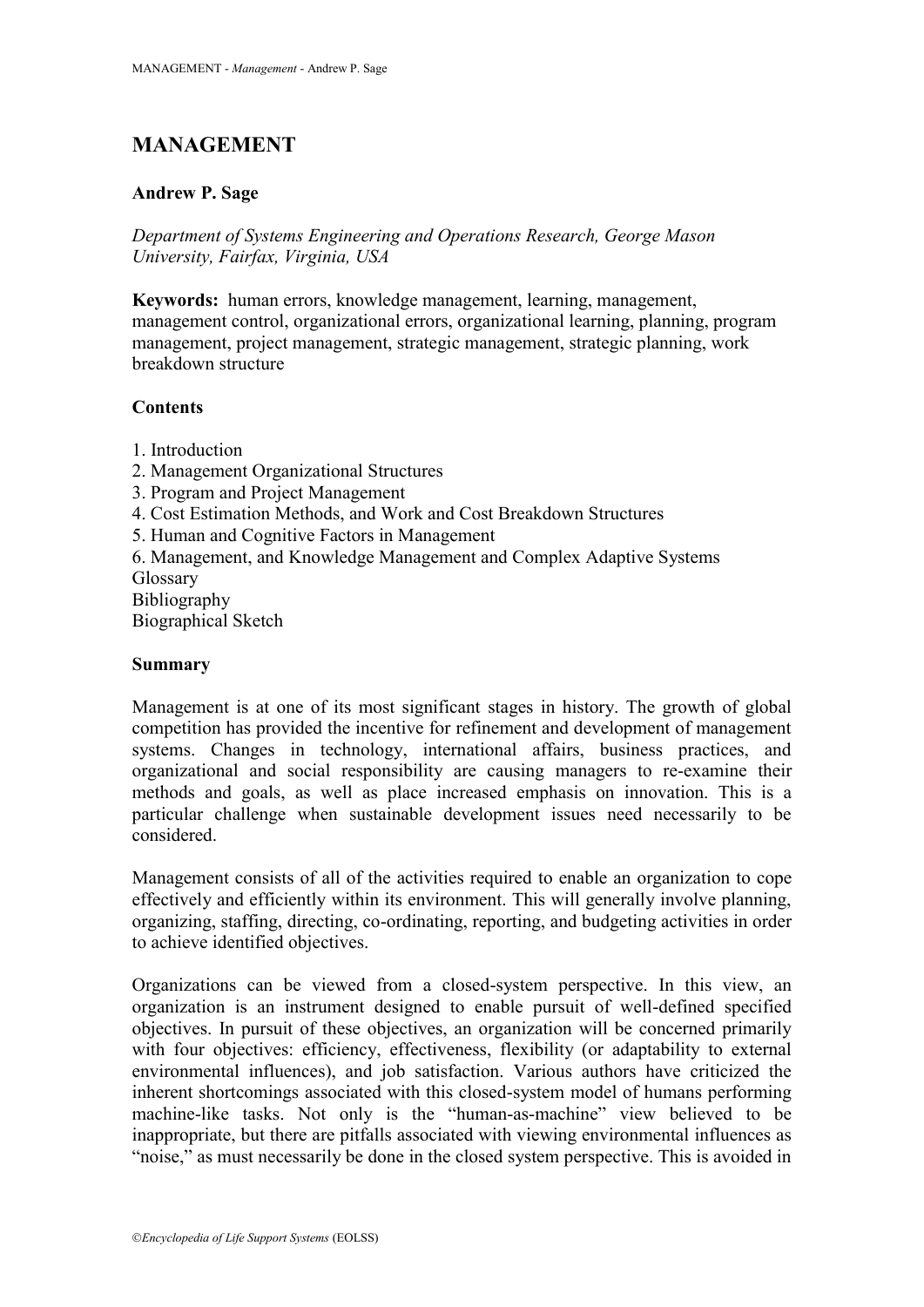organizations where management is of the open-system type. In the open-system view of an organization, there is concern not only with objectives but also with appropriate responses to internal and external influences of all types.

It is often said that an organization without planning is like a boat without a rudder. One purpose of planning, however, is to define appropriate directions and strategies. These lead to steering and control. Without planning, organizations are subject to the uncertainties affecting the business environment. Planning is the management function that involves setting goals and deciding how best to achieve them. The function also includes considering what must be done to encourage necessary levels of change and innovation. Planning provides a basis for the other major functions of management organizing, leading, and controlling—both by determining an appropriate course to be followed, and by providing the steering apparatus that enables pursuit of this.

Nevertheless, even the most carefully devised plans at the strategic, tactical, and operational levels mean little if an organization does not have an effective means for carrying them out. That is where organization comes into play. In fulfilling the organizing function, managers allocate and arrange both human and non-human resources in ways that enable plans to be achieved successfully. In the process, the organizing function provides a most valuable tool in supporting and fostering innovation, and in facilitating activities that lead to needed change.

The primary classical organizing principles supporting organizational behavior include:

- division of labor and task assignment
- identifying standard operating principles
- top down flow of decisions
- formal and informal channels of communication in all directions
- the multiple uses of information
- organizational learning.

These principles are vital to sound management and technical direction, based on the realities of human desires and capabilities for organizational growth.

There have been many attempts to classify management functions. Among these is the function-type taxonomy that includes the three planning and control functions of Robert Anthony:

- 1. **Strategic planning function**. Strategic planning is the process of choosing the highest-level policies and objectives, and associated resource allocations and strategies for achieving these.
- 2. **Management control function**. Management control is the process through which managers influence other organizational members in order to help them achieve organizational strategies. Management control decisions are those decisions made for the purpose of assuring effectiveness in the acquisition and use of resources to achieve strategic plans.
- 3. **Task control function**. The process of task control has as its major objectives the efficient and effective performance of specific tasks.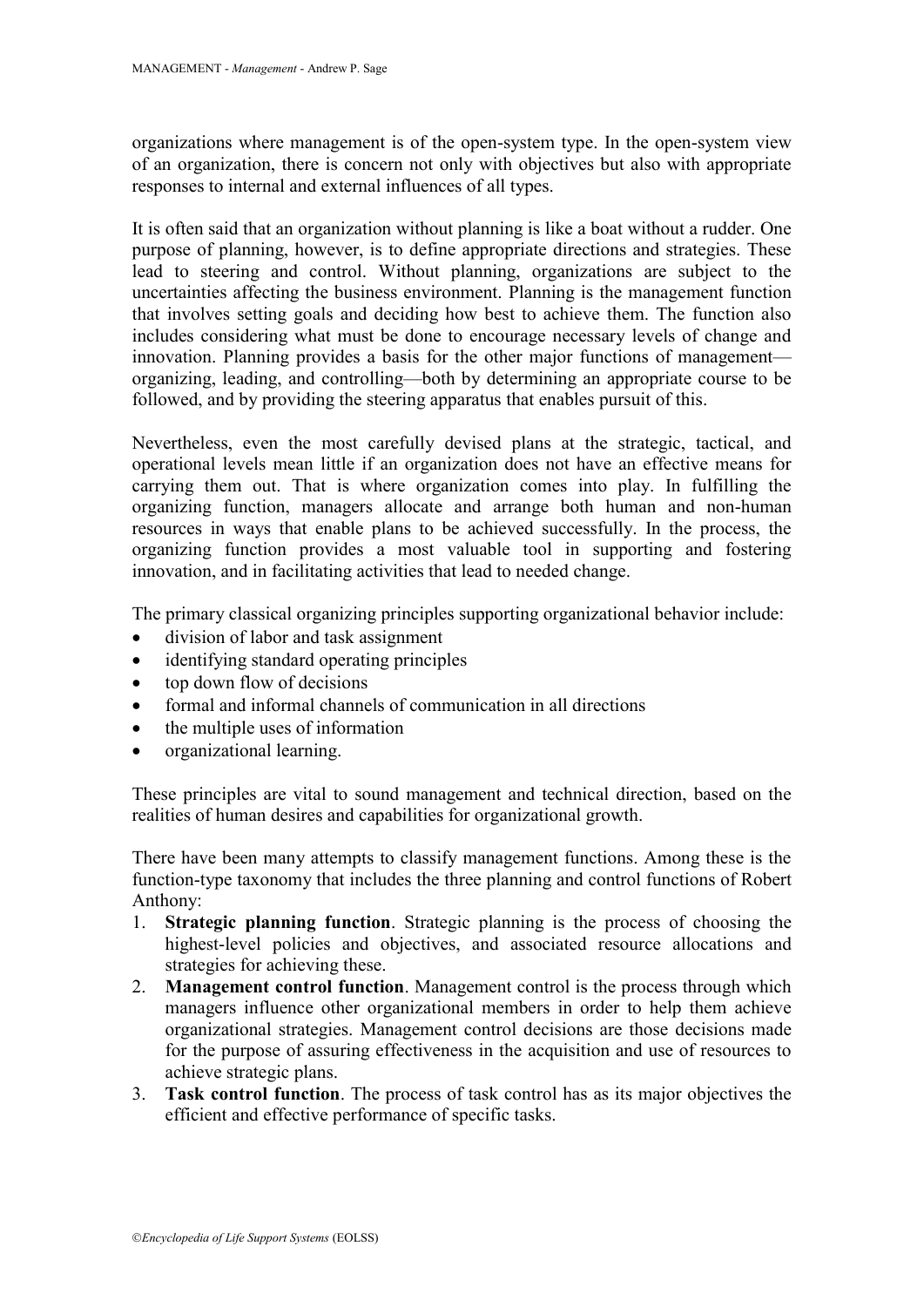These three planning and control processes relate to one another. While there is often considerable variation among the many task control systems that may be found in a given organization, nearly all such systems include interaction between one task manager and a team of non-managers, or perhaps with an automated system. Task control functions are generally well structured. Management control involves the interaction of managers, generally in resolving unstructured issues in a manner that supports achievement of the strategic plan of the organization. Management control concentrates on the activities that occur within various responsibility centers of the organization.

Any management control system must communicate the right information at the right time and among the right people if it is to function effectively. People must know what is expected of them in terms of task performance. Managers and other decision-makers must have useful information regarding performance results if they are to make plans, provide support, and take other relevant appropriate actions. Although the settings and applications differ widely, modern managers are exploring new ways of using information technology to help workers meet high performance standards.

While planning provides direction, and organizing arranges the resources, the leading function of management adds the action ingredient. Leading involves influencing the work behavior of others toward achieving organizational goals. In the process of leading, effective managers can become catalysts in encouraging organizational innovation.

In this theme level writing, we will discuss some aspects of management in modern times. We will be concerned with describing the classic roles of management: planning, organizing, staffing, directing, co-ordinating, reporting, and budgeting. We will briefly discuss contemporary perspectives on managerial functions: marketing, finance and accounting, logistics and operations management, and strategic management and organizational development. We will be particularly concerned with management of programs and projects including: the estimation of costs, schedules, and specifications; cost benefit and cost effectiveness analysis; team building and leadership; and interactions with customers and suppliers alike. We are concerned with a number of contemporary issues in organizational management: total quality management, organizational learning, re-engineering, and knowledge management. We will be especially concerned with management in the global economy and management for sustainable development.

### **1. Introduction**

There are many definitions that could be provided for the term "management" and such related terms as, "program management," "project management," and "systems management." For our purposes, an appropriate definition is:

Management consists of all of the activities undertaken to enable an organization to cope effectively and efficiently within its environment. This will generally involve planning, organizing, staffing, directing, co-ordinating, reporting, and budgeting activities in order to achieve identified objectives.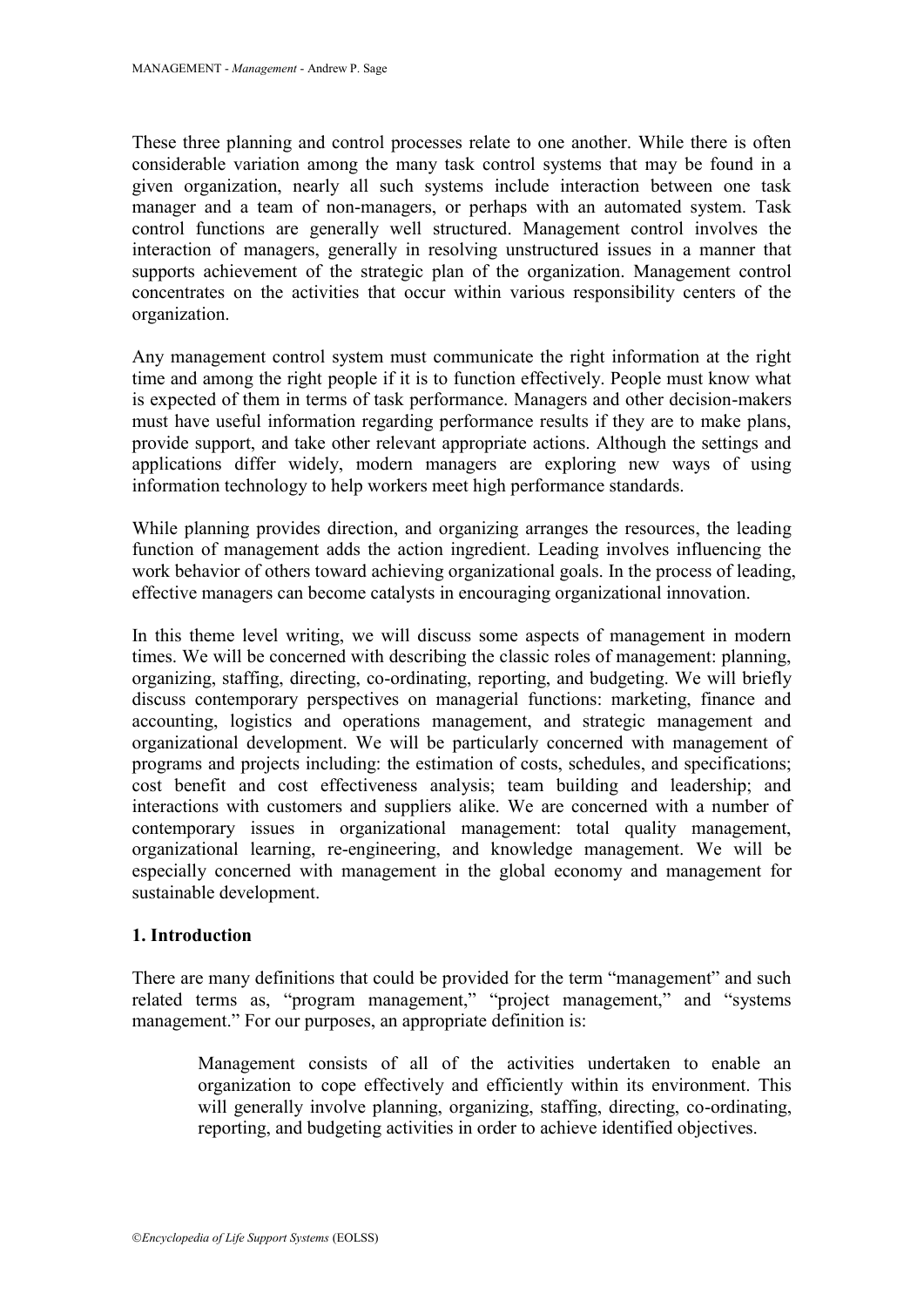The word "organization" appears in this definition, as does the word "plan." It is important to note that a given organization, enterprise, or business will, or at least should, have a plan, very likely a set of plans, to achieve the overall objectives of the organization. Many of these will relate to the way in which the organization provides products and services to its customers or clients. Such a plan generally aims to satisfy both general and specific needs. The general needs are those of the organizational units within the enterprise. Out of these high-level plans and policies will evolve a framework that will enable identification of plans and subsequent activities to fulfill the needs of a specific client for a systems engineering product or service. Each of these concerns is important. The first relates to the way in which the enterprise organizes itself, and the second relates to the way it serves customers (see "Classic roles of management," EOLSS on-line, 2002, and "Characteristics of management," EOLSS on-line, 2002).

Organizations can be viewed from a closed-system perspective. In this view, an organization is an instrument designed to enable pursuit of well-defined and wellspecified objectives. A closed-system perspective organization will be concerned primarily with high performance on four aspects of performance quality:

- 1. efficiency
- 2. effectiveness
- 3. flexibility or adaptability to external environmental influences
- 4. job satisfaction.

Four organizational means or activities follow from this:

- 1. complexity and specialization
- 2. centralization or hierarchy of authority
- 3. formalization or standardization of jobs
- 4. stratification of employment levels.

In this closed-system view of an organization, everything is functional and tuned such that all resource inputs are optimized and the associated responses fit into a well-defined master plan.

March and Simon, in a famous work on organizations, discuss the inherent shortcomings associated with this closed-system model of humans performing machinelike tasks. Not only is the "human-as-machine" view believed to be inappropriate, but there are pitfalls associated with viewing environmental influences as "noise," as must necessarily be done in the closed system perspective. March and Simon's broadened view of an organization is known as the open-systems view. In the open systems view of an organization, concern is not only with objectives but also with appropriate responses to a number of internal and external influences.

Many other authors have expanded upon these views from a variety of perspectives. Most management studies show that, in practice, plans and decisions are the result of interpretation of standard operating procedures. Improvements are obtained by careful identification of existing standard operating procedures and associated organizational structures. The resulting organizational process model, developed initially by Cyert and March, functions by relying on standard operating procedures that constitutes the memory or intelligence bank of the organization. Only if the standard operating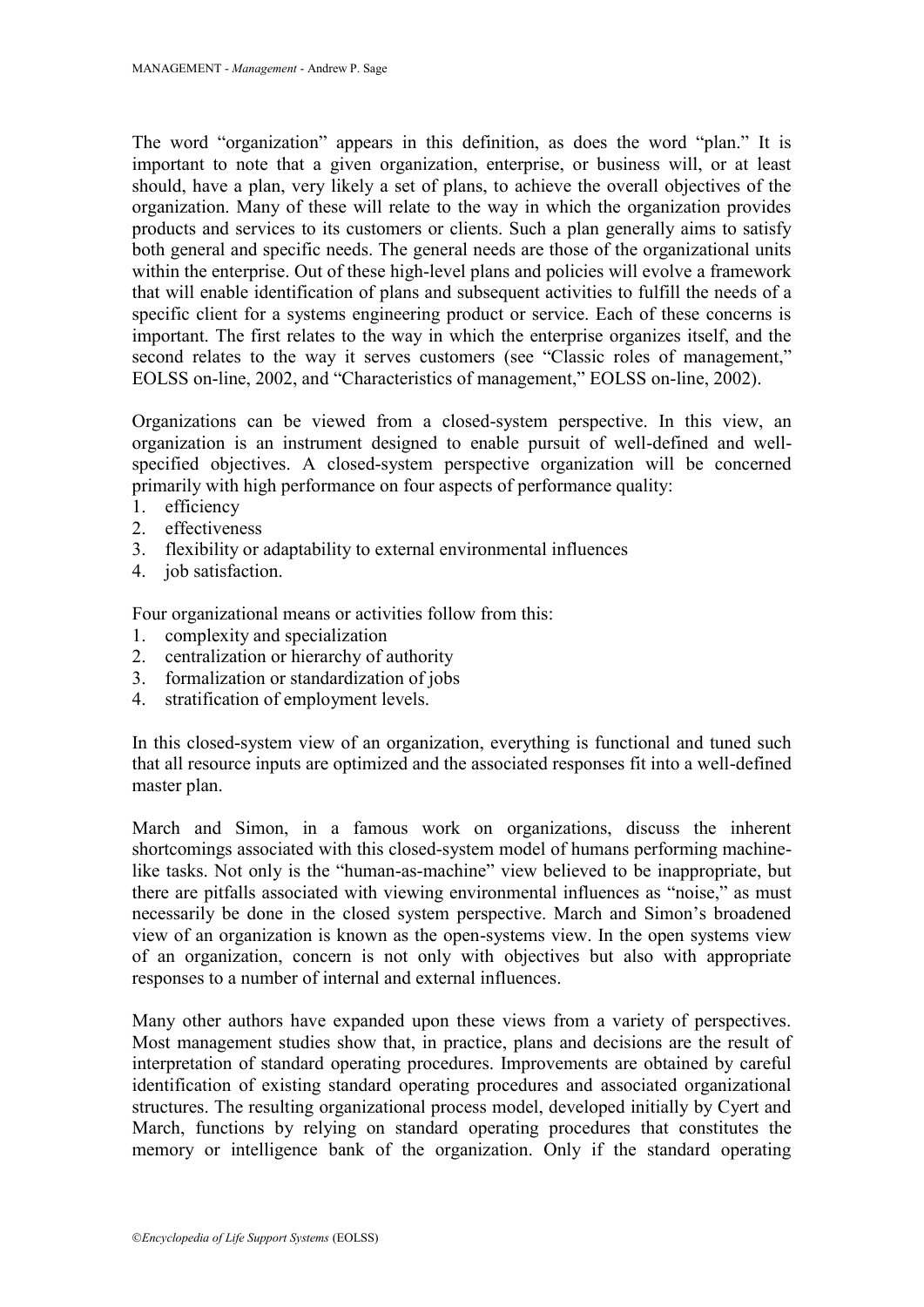procedures fail will the organization attempt to develop new standard operating procedures.

Organizational learning results when members of the organization react to changes in the internal or external environment of the organization by detection and correction of errors, as shown in a classic work by Argyris. An error is a feature of knowledge that makes action ineffective. Ideally the detection, diagnosis, and correction of errors produce or result in learning. A major claim by systems designers is that errors in using systems, and in designing systems, are due not simply to probabilistic random events that might be removed through improved system operator or system designer training, or through better system designs. Instead, it is argued that errors are due to two generally more important sources:

- 1. Errors represent systematic interference and incongruities among models, rules, and procedures.
- 2. Errors represent some disfunctionality of the effects of adaptive learning mechanisms.

A very important feature and need in organizations is *organizational learning.* Mistakes will occur, but hopefully, individuals and organizations learn from mistakes and ensure that things are done better next time. Almost all discussions of quality concern enhanced quality through continuous improvement. It is difficult to imagine continuous improvement without learning. If an individual or an organization is to re-engineer, there must be some form of learning, or there is no reason to believe that the same mistakes that were made before will not be made again. So, we all need to learn continuously and throughout a lifetime. The expression "we" refers both to humans and to organizations.

Learning involves the use of observation of the relationships between activities and outcomes, often obtained in an experiential manner, to improve behavior through the incorporation of appropriate changes in processes and products. Thus, learning represents acquired wisdom in the form of skill-based knowledge, rule based knowledge, or formal reasoning based knowledge. Thus, it may involve know-how, in the form of skills or rules, or know-why, in the form of formal reasoning based knowledge.

Learning involves:

- situation assessment
- detection of a problem
- synthesis of a potential solution to the problem
- implementation of the solution
- evaluation of the outcome, and the resulting discovery that eventuates from this.

This is a formal description of the learning process. It is also the problem-solving process and involves the basic steps of systems engineering.

Peter Senge has devoted major attention to the study and development of what are called learning organizations. According to Senge, learning organizations are: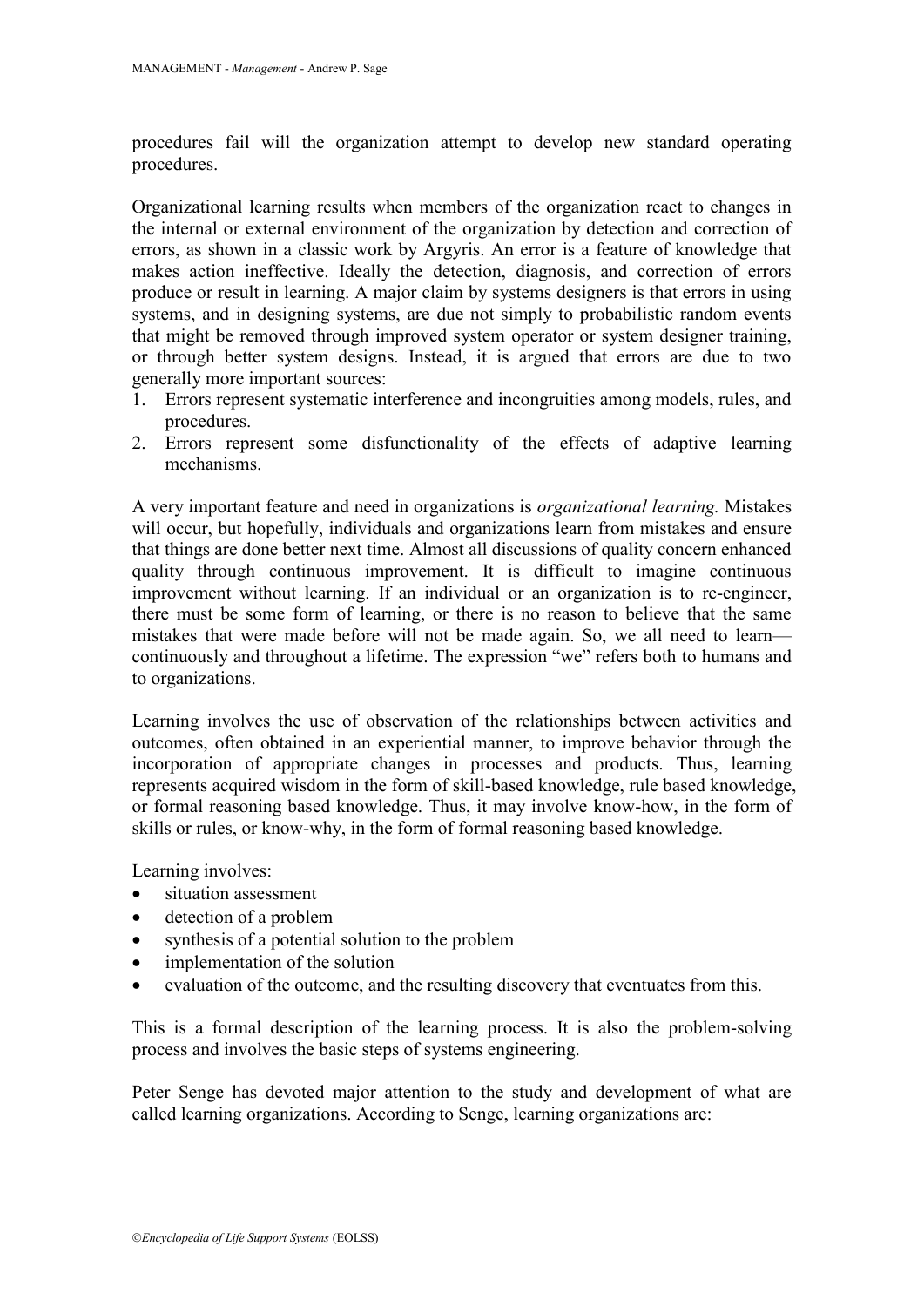Organizations where people continually expand their capacity to create the results they truly desire, where new and expansive patterns of thinking are nurtured, where collective aspiration is set free, and where people are continually learning how to learn together.

(P. M. Senge, 1990)

Five component technologies, or disciplines, are suggested as converging to enable this learning. These are:

- 1. systems thinking
- 2. personal mastery through proficiency and commitment to lifelong learning
- 3. shared mental models of the organization markets, and competitors
- 4. shared vision for the future of the organization
- 5. team learning.

Systems thinking is denoted as the *fifth discipline* and is the catalyst and "cornerstone" of the learning organization that enables success through the other four dimensions. Lack of organizational capacity on one of these disciplines is called a learning disability. One of the major disabilities is associated with implicit mental models that result in people having deeply rooted mental models without being aware of the cause–effect consequences that result from use of these models. Another is the tendency of people to envision themselves in terms of their position in an organization rather than in terms of their aptitudes and abilities. This often results in people becoming dislocated when organizational changes are necessary and this leads to disconcertment.

Each of the five learning disciplines can exist at three levels. These are termed:

- principles, the guiding ideas and insights that suggest practices
- practices, the existing theories of action in practice
- essences, the holistic and future oriented understandings associated with each particular discipline.

These correspond very closely with the principles, practices, and perspectives often used to describe approaches to knowledge and systems engineering (see "Systems") engineering and management," EOLSS on-line, 2002.).

Based primarily on works in system dynamics, an approach for the study and modeling of systems of large scale and scope, and on efforts by others; Senge states eleven laws of the fifth dimension:

- 1. Contemporary and future problems often come about because of what were presumed to be past solutions.
- 2. For every action, there is a reaction.
- 3. Short-term improvements often lead to long-term difficulties.
- 4. The easy solution may be no solution at all.
- 5. The solution may be worse than the problem.
- 6. Quick solutions, especially at the level of symptoms, often lead to more problems than existed initially. Thus, quick solutions may be counterproductive solutions.
- 7. Cause and effect are not necessarily related closely, either in time or in space. Sometimes actions implemented here and now will have impacts far away at a much later time.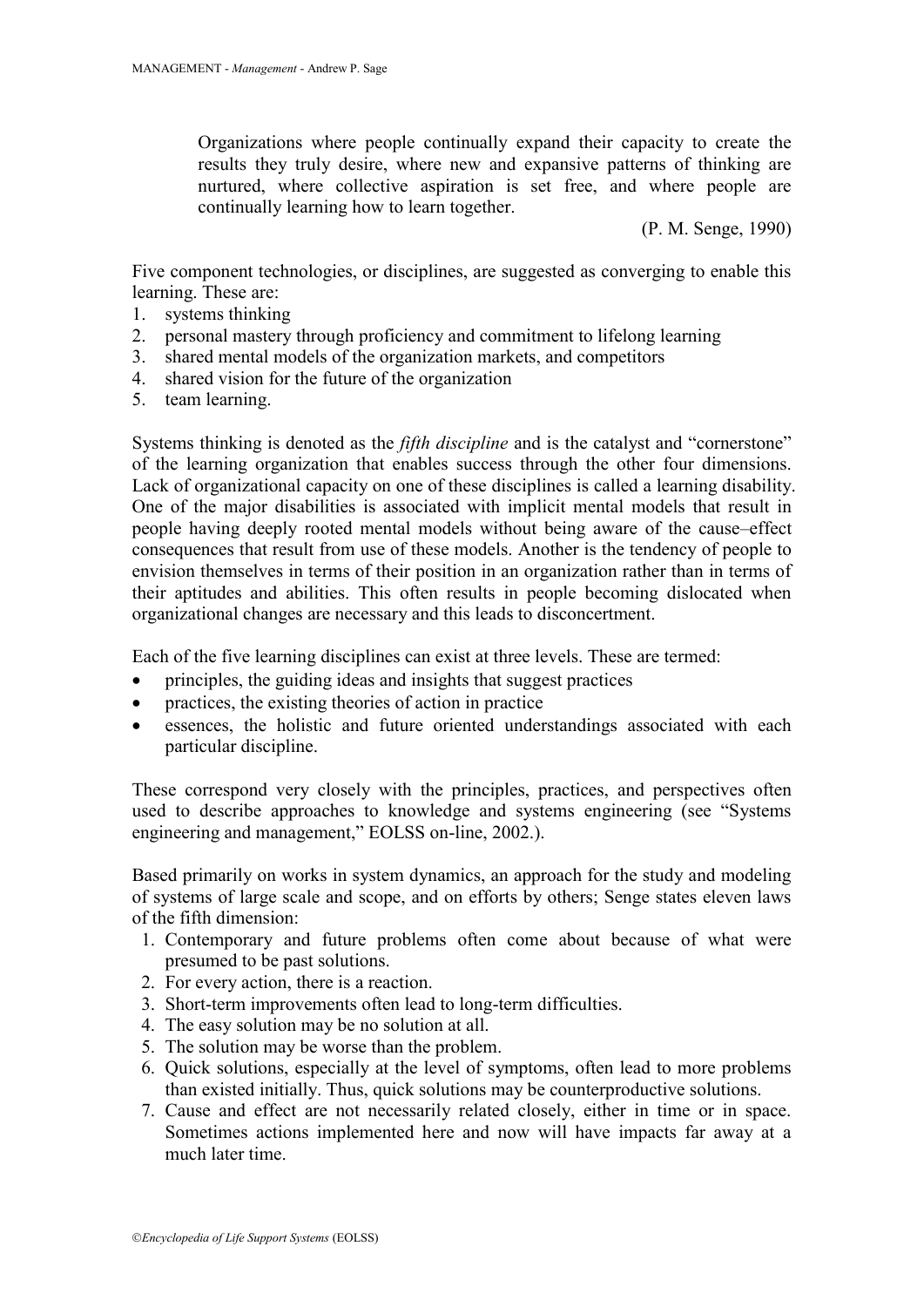- 8. The actions that will produce the most effective results are not necessarily obvious at first glance.
- 9. Low-cost and high-effectiveness do not have to be subject to compensatory tradeoffs over all time.
- 10. The entirety of an issue is often more than the simple aggregation of the components of the issue.
- 11. The entire system, comprised of the organization and its environment, must be considered together.

Neglect of these laws can lead to any number of problems. Most of these are relatively evident from Senge's description and this interpretation of the eleven laws of the fifth dimension. For example, failure to understand law eleven leads to the fundamental attribution error in which we credit ourselves for success and blame others for our failures.

On the basis of these laws, several leadership facets are suggested. Leaders become:

- designers
- stewards
- teachers.

These are especially important for learning organizations. Each of these leadership characteristics enables everyone in the organization to improve their understanding and use of the five important dimensions of organizational learning. This is said to result in creative tension throughout the organization. Planning is one of the major activities of the learning organization, and it is through planning that much learning occurs.

One of the fundamental notions in studies of human errors is that there is an intimate association between human intent and human error. Therefore, realistic efforts to discuss human error, and to design systems that can cope with human error possibilities, will consider the different types of human intentions and associated errors. In a very insightful work, Reason indicates the importance of knowing whether:

- human actions are directed by conscious intent
- human actions proceed as planned
- human actions achieve the desired result.

Five types of actions result from this observation, as indicated in Figure 1. Successful system designs will create systems that encourage human intentional action and successful act performance.

We have attempted to focus our discussion thus far at a rather conceptual level. We have presented a description and interpretation of some recent studies in behavioral and organizational theory that have direct relevance to systems management. The primary classical organizing principles supporting organizational behavior include:

- division of labor and formation
- organizational letask assignment
- identifying standard operating principles
- top down flow of decisions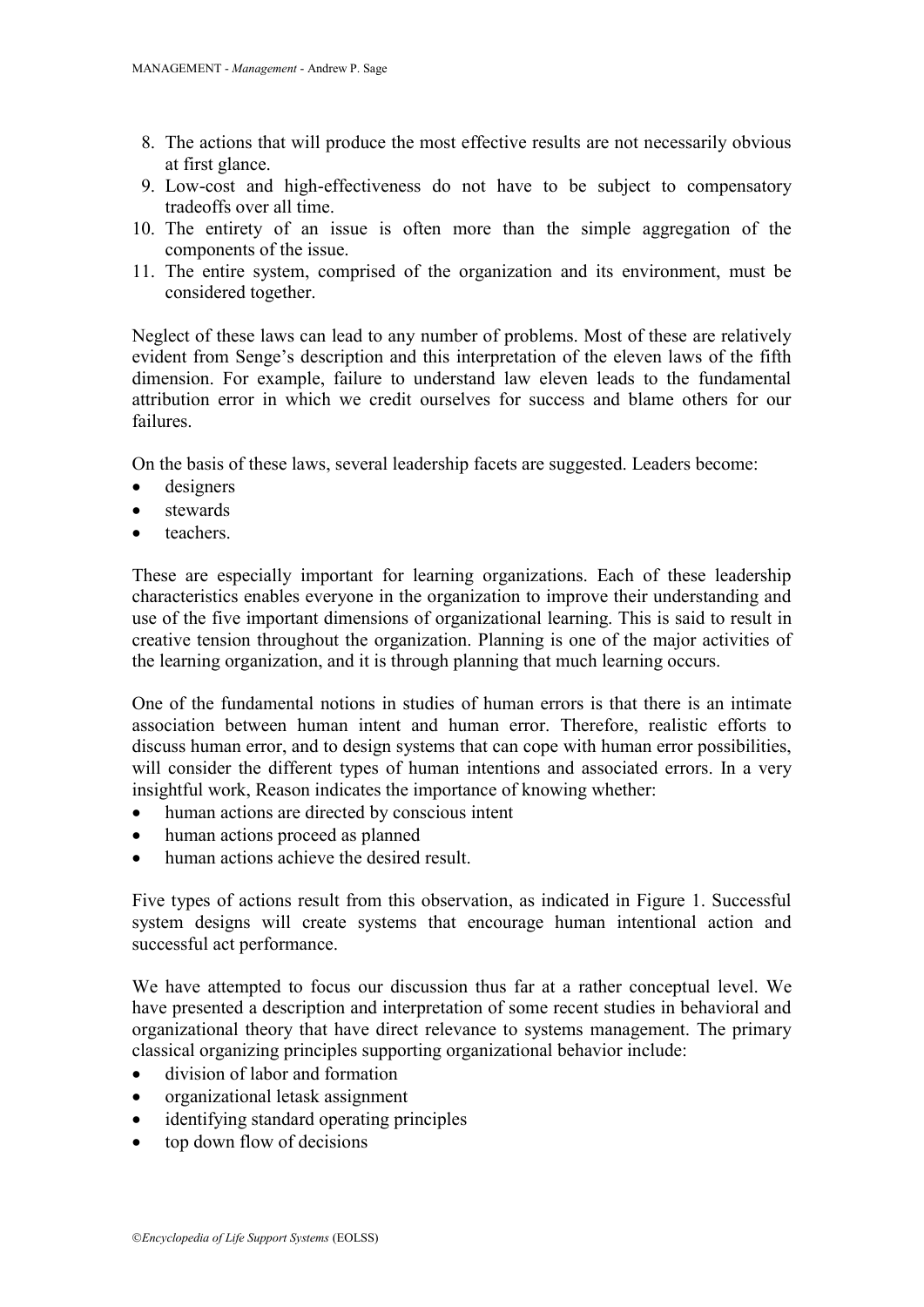- formal and informal channels of communication in all directions
- the multiple uses of inarning.

We must be conscious of these principles if we are to produce management and technical direction perspectives that are grounded in the realities of human desires and capabilities for growth and self-actualization. Also, we must be aware of error possibilities, both on the part of the system architects and developers, and errors on the part of system users. These concerns are very realistic and influence the design of information and decision support systems, software systems, and many other areas that have strong cognitive, human interaction and human factors concerns.



Figure 1*.* Interpretation of Reason's taxonomy of human actions and associated human error types

Much of our discussion to this point may seem oriented more toward management philosophy than toward management practice. Doubtless, this is correct. We maintain strongly, however, that successful management practice will embody these principles, prescriptions, perspectives, and philosophies. Our management philosophy supports the pragmatic management of large programs and projects. This philosophy should also be incorporated into the systems that we develop, to ensure that they are suitable for human interaction.

There have been many attempts to classify management functions. Among these is the function-type taxonomy of Anthony who describes three planning and control functions:

1. **Strategic planning function.** Strategic planning is the process of choosing the highest-level policies and objectives, and associated resource allocations and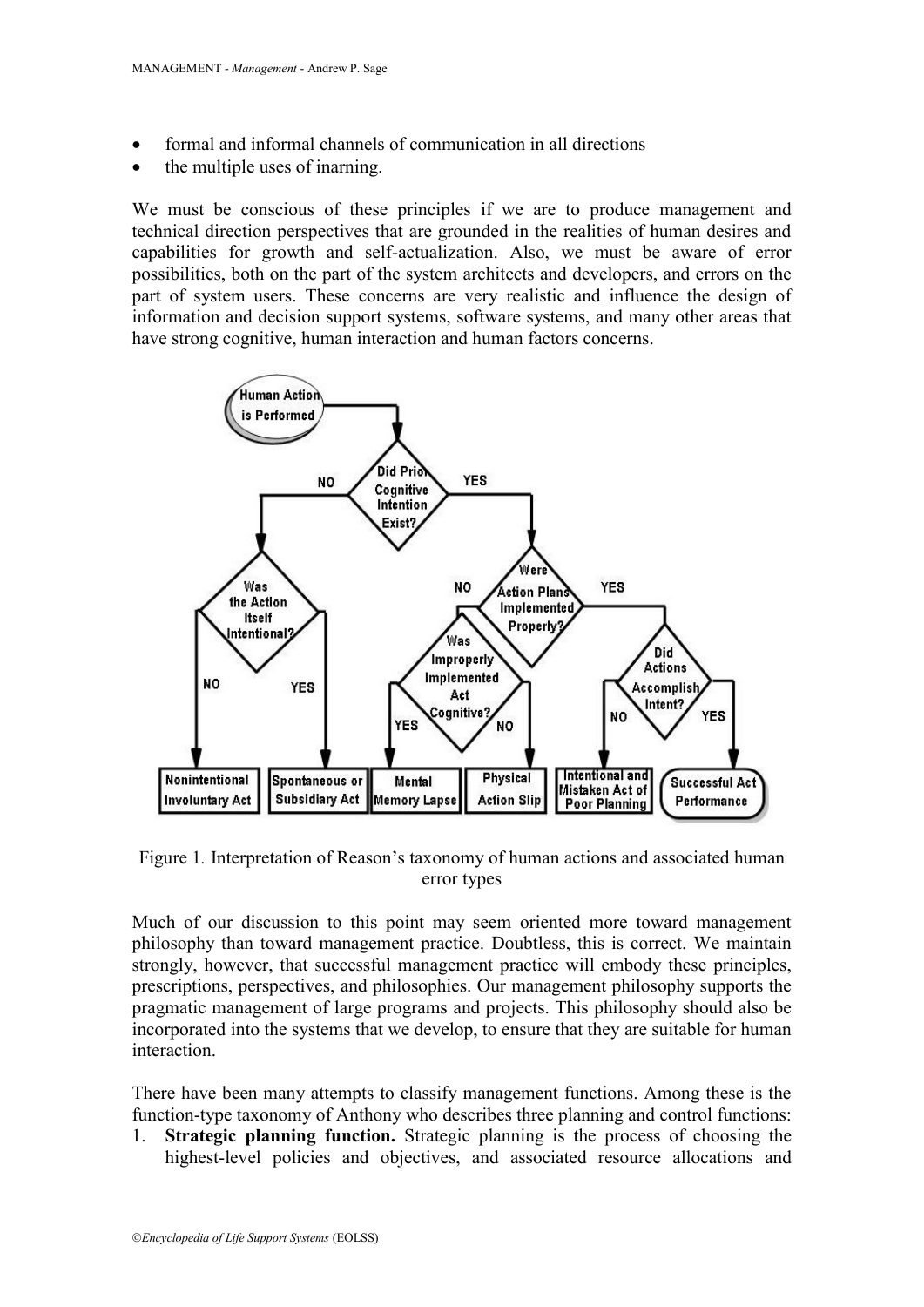strategies for achieving these. According to Anthony, strategic planning is unsystematic in that the need for strategic decisions may arise at any time and the threats and opportunities that lead to strategic decisions are not discovered systematically or at uniform intervals.

- 2. **Management control function.** Management control is the process through which managers influence other organizational members in order to help them achieve organizational strategies. Management control decisions are those decisions made for the purpose of assuring effectiveness in the acquisition and use of resources to achieve strategic plans.
- 3. **Task control function.** The process of task control has as its major objectives the efficient and effective performance of specific tasks. In an earlier work, Anthony described task control in terms of two related functions. Operational control functions were accomplished for the purpose of assuring effectiveness in the performance of operations. Operational performance functions were associated with the day-to-day decisions made while performing operations.

These three planning and control processes relate to one another as indicated in Figure 2. While there is often considerable variation among the many task control systems that may be found in a given organization, nearly all such systems that may include interaction between one task manager and a team of non-managers, or perhaps with an automated system. Task control functions are generally well structured. Management control involves the interaction of managers, generally in resolving unstructured issues in a manner that supports achievement of the strategic plan of the organization. Management control concentrates on the activities that occur within various responsibility centers of the organization. It would appear that the system management function described here, and elsewhere in the systems engineering literature, is fundamentally similar to that of Anthony's management control.



Figure 2*.* Flow of organizational information and associated planning and control decision flow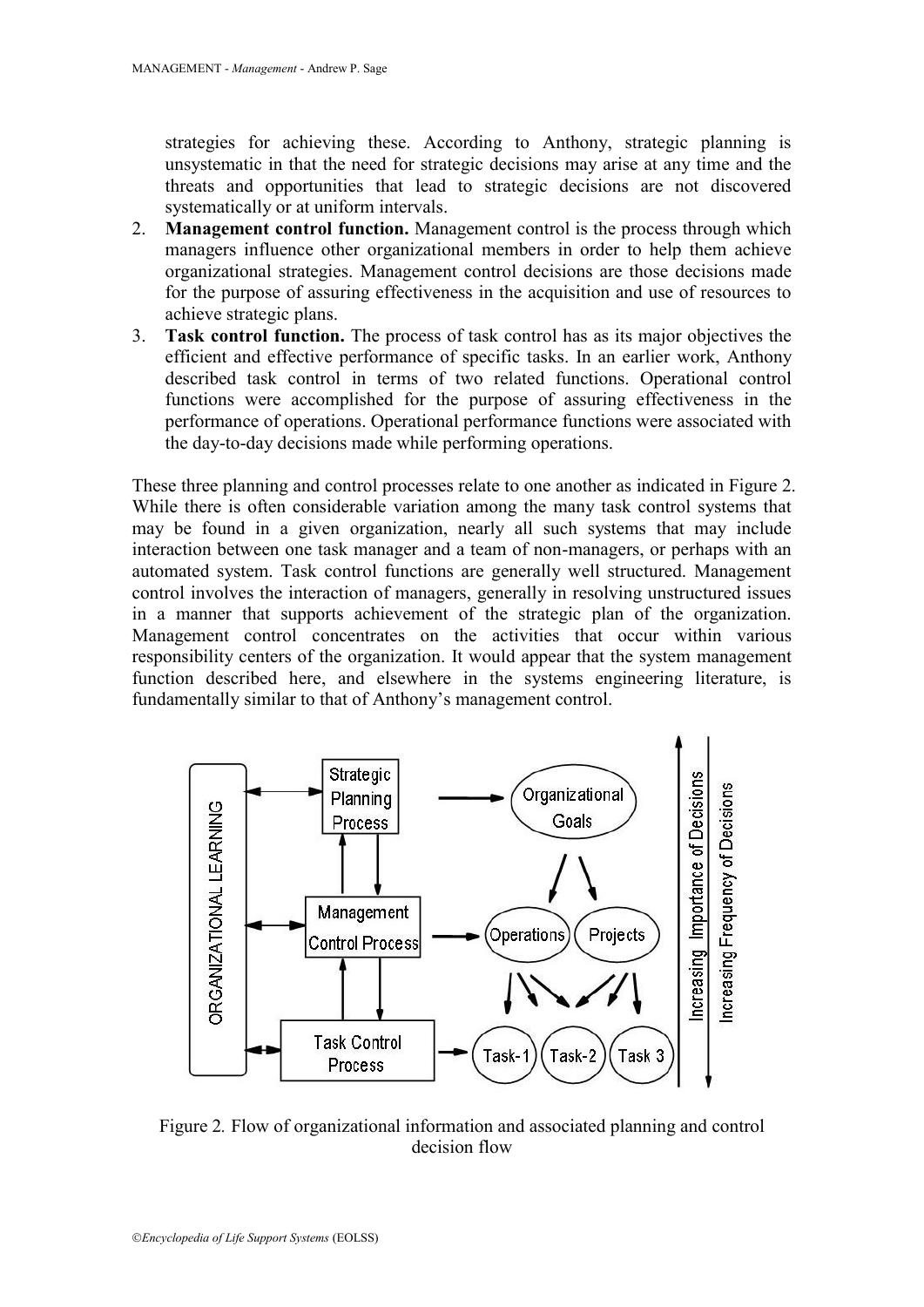Other discussions of organizational management will concentrate on activities of a management team, as contrasted with the decisions that they make. It is not unusual to find seven identified management functions or tasks in the classic enterprise management literature:

- 1. **Planning,** which comprises the identification of alternative courses of action that will achieve organizational goals.
- 2. **Organizing,** which involves the structuring of tasks that will lead to the achievement of organizational plans, and the granting of authority and responsibility to obtain these.
- 3. **Staffing,** which comprises the selection and training of people to fit various roles in the organization.
- 4. **Directing,** which refers to the creation of an environment and an atmosphere that will motivate and assist people to accomplish assigned tasks.
- 5. **Co-ordinating,** which involves the integration and synchronization of performance, including the needed measurements and corrective actions, such as to lead to goal achievement.
- 6. **Reporting,** such as to ensure proper information flow in the organization.
- 7. **Budgeting,** such as to ensure appropriate distribution of economic resources needed for goal achievement.

This POSDCORB theory of management is a very common one and is described in almost all classical management texts.

It is quite clear that these functions are not at all independent of one another. As details of these functions are provided in essentially any introductory management guide, we will not pursue these in any further detail here. It is important to note that, collectively, these are the tasks of general enterprise management. They apply to systems management in its planning activities, which involve anticipation of potential difficulties and the identification of approaches for detection of problems, diagnosis of causes, and determination of promising corrective actions. They apply also to systems management and its control activities, which involve controls exercised in specific situations in order to improve efficiency and effectiveness of task controls in achieving objectives.

Planning is a prominent word in much of the foregoing. We can identify three basic types of, or levels for plans:

- organizational plans
- program plans
- project plans.

One of the major differences in these types of plans is their duration. Organizational plans are normally strategic in nature and can be expected to persist over a relatively long time. Program plans are intended to achieve specific results. For large programs, it is generally desirable to disaggregate the program plans and controls into a number of smaller projects.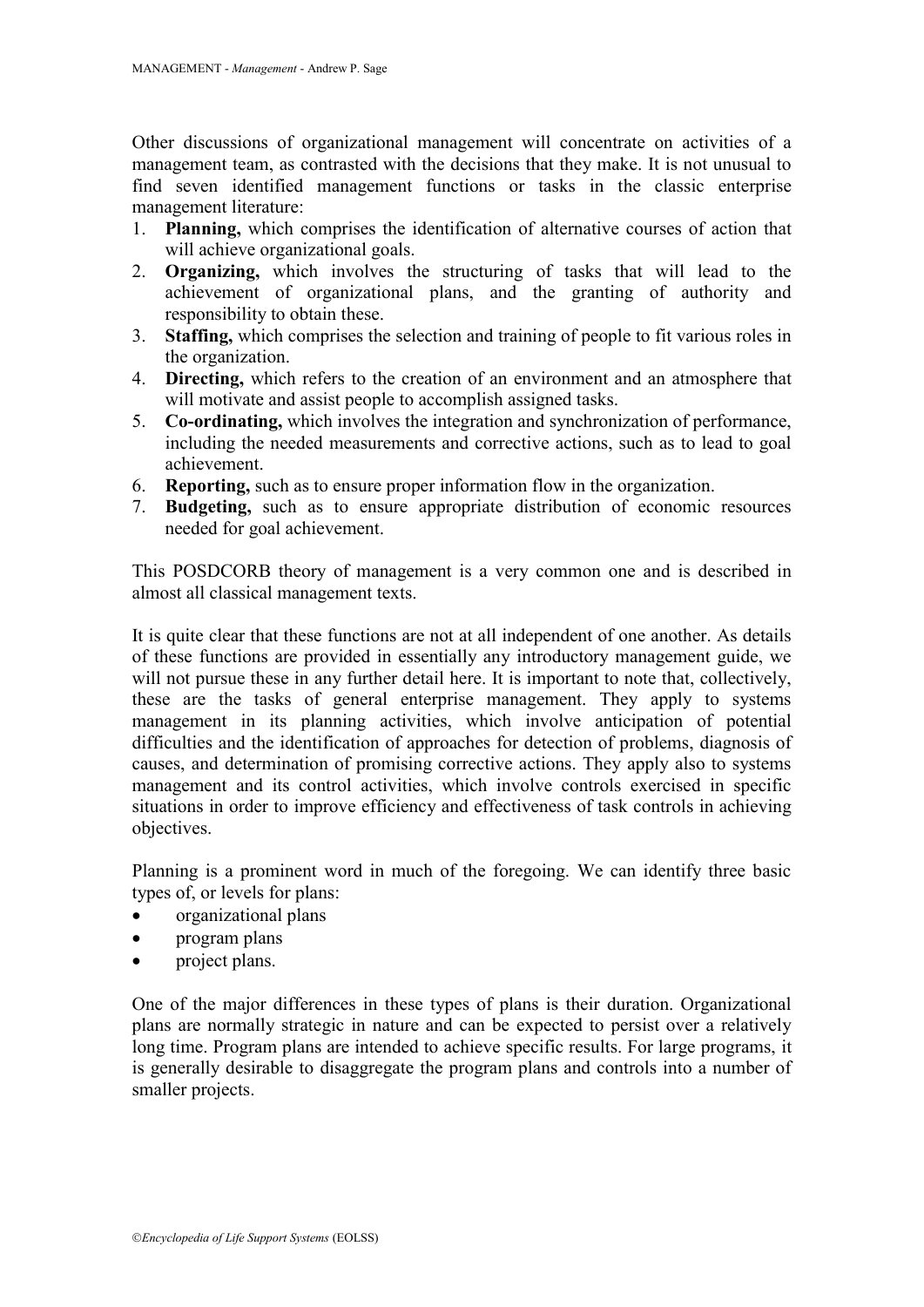Three fundamental activities are involved in management as a decision-making effort. These are precisely the steps of the problem solving or systems engineering process (see "Systems engineering and management," in EOLSS on-line, 2002):

- Formulation of issues.
- Analysis of alternatives.
- Interpretation of the impacts of the alternatives to enable the selection of the most appropriate alternative.

These steps are encountered at several levels, or phases, of organizational management activities. They begin at the strategic level and result in the preparation of strategic plans, which are then ultimately converted into tactical and operational plans, and then implemented as management controls or task controls through an effective planning process.

At this highly aggregated level, it may be difficult to envision specific management activities. While there are many more finely grained steps into which the aforementioned three steps may be partitioned, three general and nine specific levels of activities appear especially important steps in systems management.

- 1. Issue formulation.
	- 1.1. Environmental monitoring.
	- 1.2. Environmental understanding.
	- 1.3. Identification of information needs.
	- 1.4. Identification of alternative potential courses of action.
- 2. Issue analysis.
	- 2.1. Identification of the impacts of alternatives.
	- 2.2. Fine tuning the alternatives for effectiveness.
- 3. Issue interpretation.
	- 3.1. Evaluation of each alternative.
	- 3.2. Selection of a "best" alternative.
	- 3.3. Implementing the selected alternative.

The managers of specific functional efforts, as well as managers in general, perform each of the activities that we have just identified. These activities are appropriate at each phase in a management effort, as well as in such special cases as development of crisis management plans. In addition, the need will generally exist for appropriate contingency or crisis management plans, which will be implemented if the initially intended plans prove unworkable. A management crisis exists whenever there is an extensive and consequential difference between the results that an organization hopes to obtain from implementation of a strategic plan, and what it actually does obtain. This difference may have a variety of causes; a common element in all is that the organization has, somehow, misjudged either the environment in which it is operating, or the impacts of its chosen courses of action on the environment. A crisis may occur because of failure to identify a potentially challenging new opportunity, or as a result of an existing situation that is threatening the health or survival of the organization. The preferred solution in either case is crisis avoidance. An acceptable, but somewhat less preferred, solution is extrication from a crisis situation. The key to each of these "solutions" to a crisis is effective management of the organizational environment. Some activities may be performed at an intuitive level, based on experiential familiarity with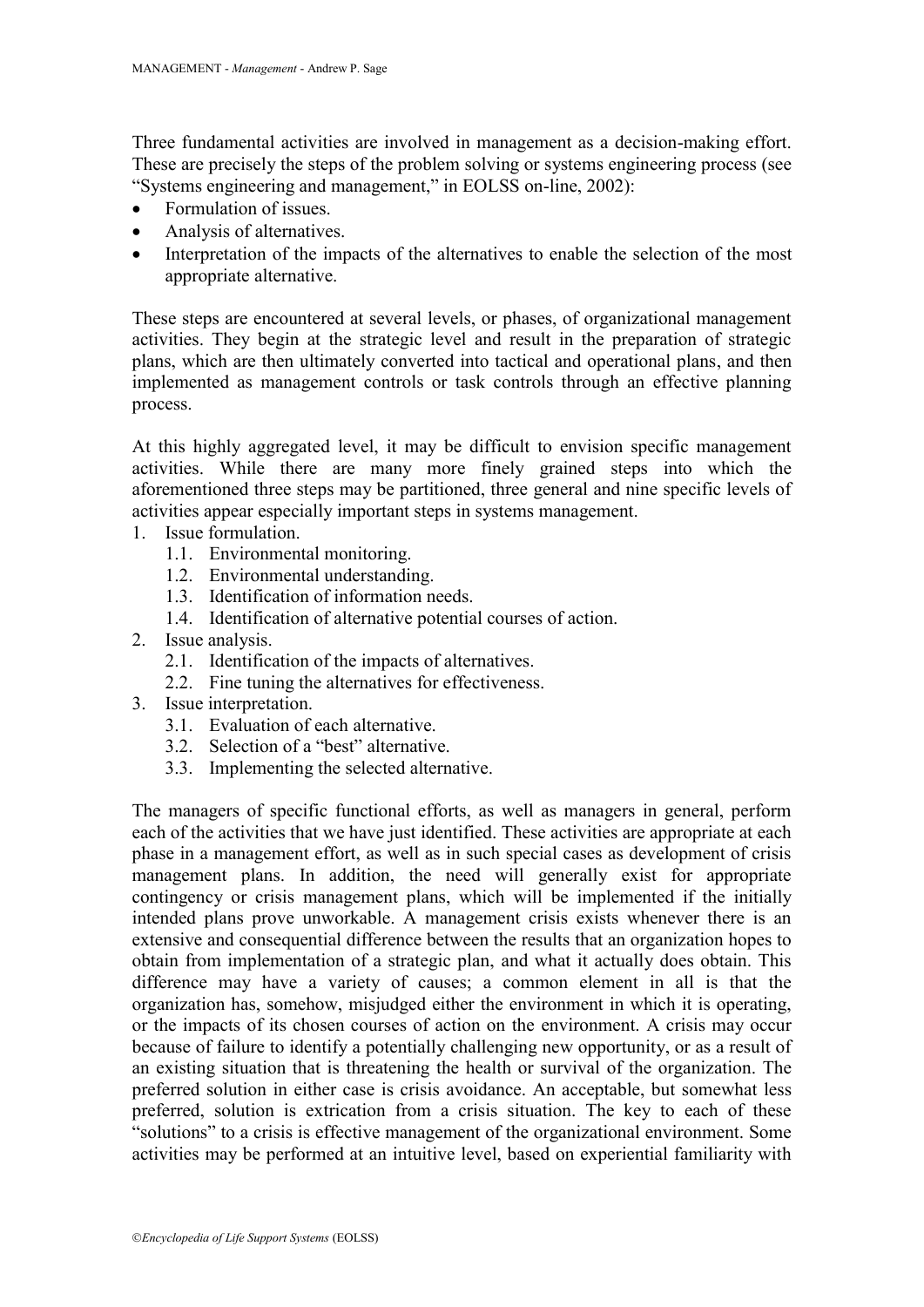particular task requirements. Some should be performed in a formal analytical manner because they are initially unstructured and unfamiliar.

In each of these activities, information is of critical importance. Information is needed about the external environment to facilitate understanding of that environment. The first step in issue formulation is identification of a set of information needs relative to management objectives. In parallel with this, the preliminary identification of potential alternative courses of action is made, and these potential courses of action further act to frame the information needs for proper analysis and evaluation of these alternatives. All of these activities are accomplished as part of issue formulation. The issue analysis and issue interpretation steps are equally rich in terms of their need for information.

Systems management and management control are vitally concerned with the processing (broadly defined to include acquisition, representation, transmission, and use) of information in the organization. Generally, information is now recognized as a vital strategic resource and will be so treated here. A simple three step reasoning process leads to this conclusion:

- 1. Organizational success depends upon management quality.
- 2. Management quality depends upon decision quality.
- 3. Decision quality depends upon information quality and context, such that information becomes actionable knowledge.

It is, of course, necessary that information be interpreted as knowledge in order to lead to effective and actionable knowledge. This suggests a major role for context and experiential familiarity with tasks and the environments into which they are embedded such that information can be processed effectively. Earlier we noted that one of the major tasks of management planning and control is that of minimizing the ambiguity of the information resulting from the organization's interaction with its external environment. This is accomplished in order to:

- better enable the organization to understand its environment
- detect or identify problems in need of resolution
- diagnose the causes of these problems
- identify alternative courses of action or policies to correct or resolve problems
- analyze and evaluate the potential efficacy of these policies
- interpret these in accordance with the organizational culture and value system
- select an appropriate priority order for problem resolution
- select appropriate policies for implementation
- augment existing knowledge with the new knowledge obtained in this implementation such that organizational learning occurs.

This task of minimizing information ambiguity or equivocality is primarily that of management control. It is done subject to the constraints imposed by the strategic plan of the organization. In this way, the information presented to those responsible for task control is unequivocal. This suggests that the task control function receives information inputs primarily from those at the management control level. It suggests that there are planning and control activities at each of the three functional levels in an organization. The nature of these planning and control activities may be quite different across these levels, however, as is the information and knowledge, which flows into them.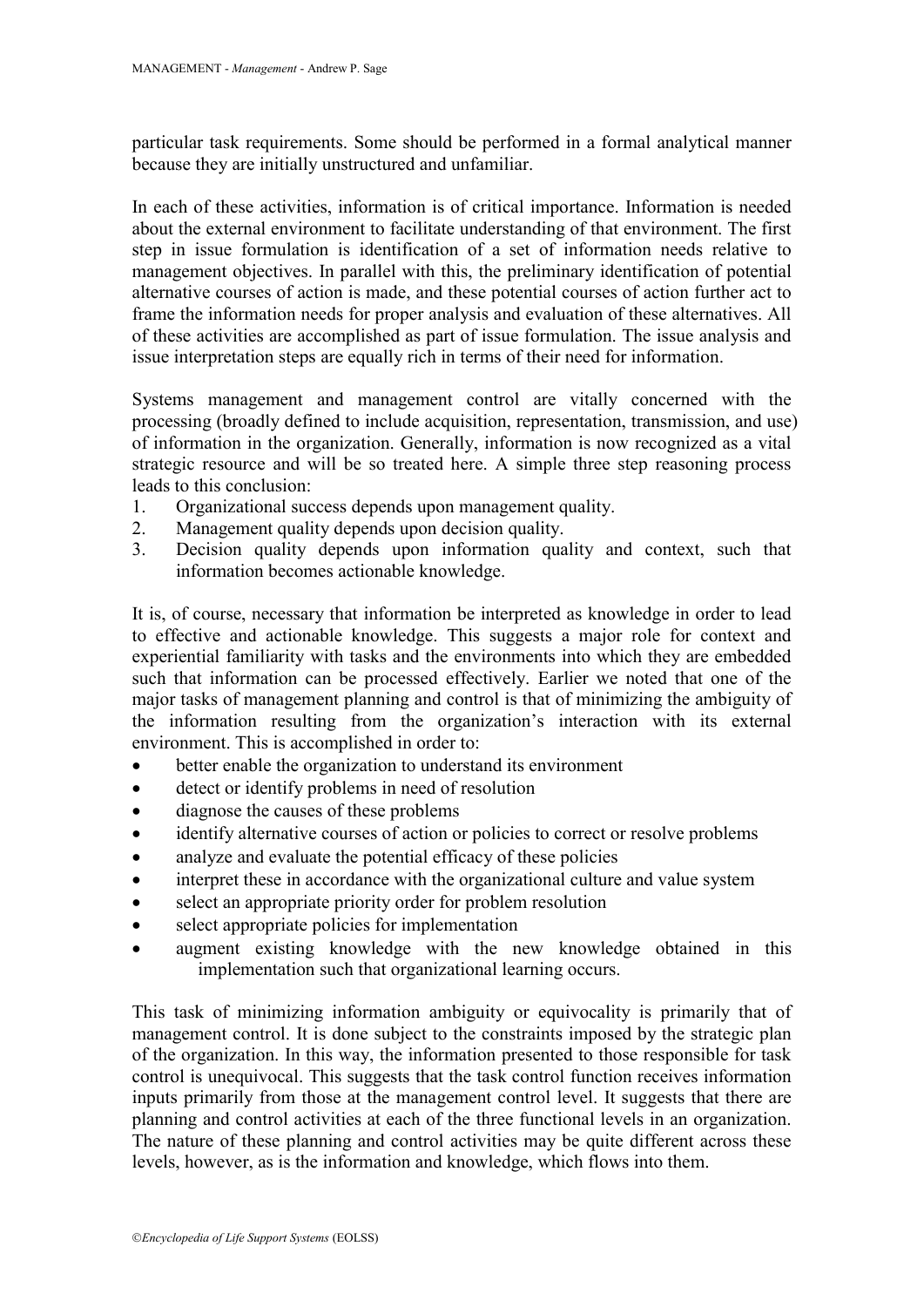Regardless of the hierarchical level at which planning is considered, a plan is a statement of what ought to be, together with a set of actions or controls that are designed to cause this to occur. Of course, the interpretation of "ought" may vary considerably as a function of the level at which planning is accomplished. Also, there may be a number of uncertainties that may act to prevent a normally useful set of activities from achieving the objectives that they should achieve.

In general, planning involves four major activities:

- 1. Identification of goals to be realized, some of which may already be fulfilled to some extent, at the particular level of planning under consideration.
- 2. Identification of current position relative to the goals such that it becomes possible to specify a set of needs that, when fulfilled, will lead to goal realization.
- 3. Identification of past, present and future environments such that it becomes possible to understand effects of the constraints on, and alterables of, realistic courses of action.
- 4. Identification of suitable alternative courses of action designed to lead to need fulfillment and goal attainment.

These planning elements are associated with an organization's internal environment, including its culture and standard operating policies, and the external environment. We also need to identify measures or metrics so that we can determine success in need satisfaction, goal attainment, and activity accomplishment. These should be linked together in order to identify and understand relationships in the elements of planning.

Implied in the identification of strategic planning options is:

- 1. An external environment analysis to identify the present context in which the issue being considered is embedded and to forecast possible future situations.
- 2. An internal environment analysis at the level of the organization where planning is being accomplished conducted in order to determine available resources and to identify the organizational culture.

We can disaggregate this still further. We can speak, for example, of a general environment, or management control environment, as those elements affecting all organizational activities within a specific domain: cultural, demographic, technological, and so forth. Also, we can speak of a task environment as those elements specifically affected by, and affecting, the particular organization and alternative course of action in question.

At this point in a planning effort, we have scoped out the issue considerably and identified a number of possible courses of action. Up to this point, we have accomplished formulation of the issue. The major planning ingredients needed for a complete and useful plan are:

- realistic objectives
- identification of a course of action together with suitable and observable activities measures.

To achieve these, we need to analyze the options that have been generated to determine their impacts on needs. In dealing with a large and complex issue, a variety of systems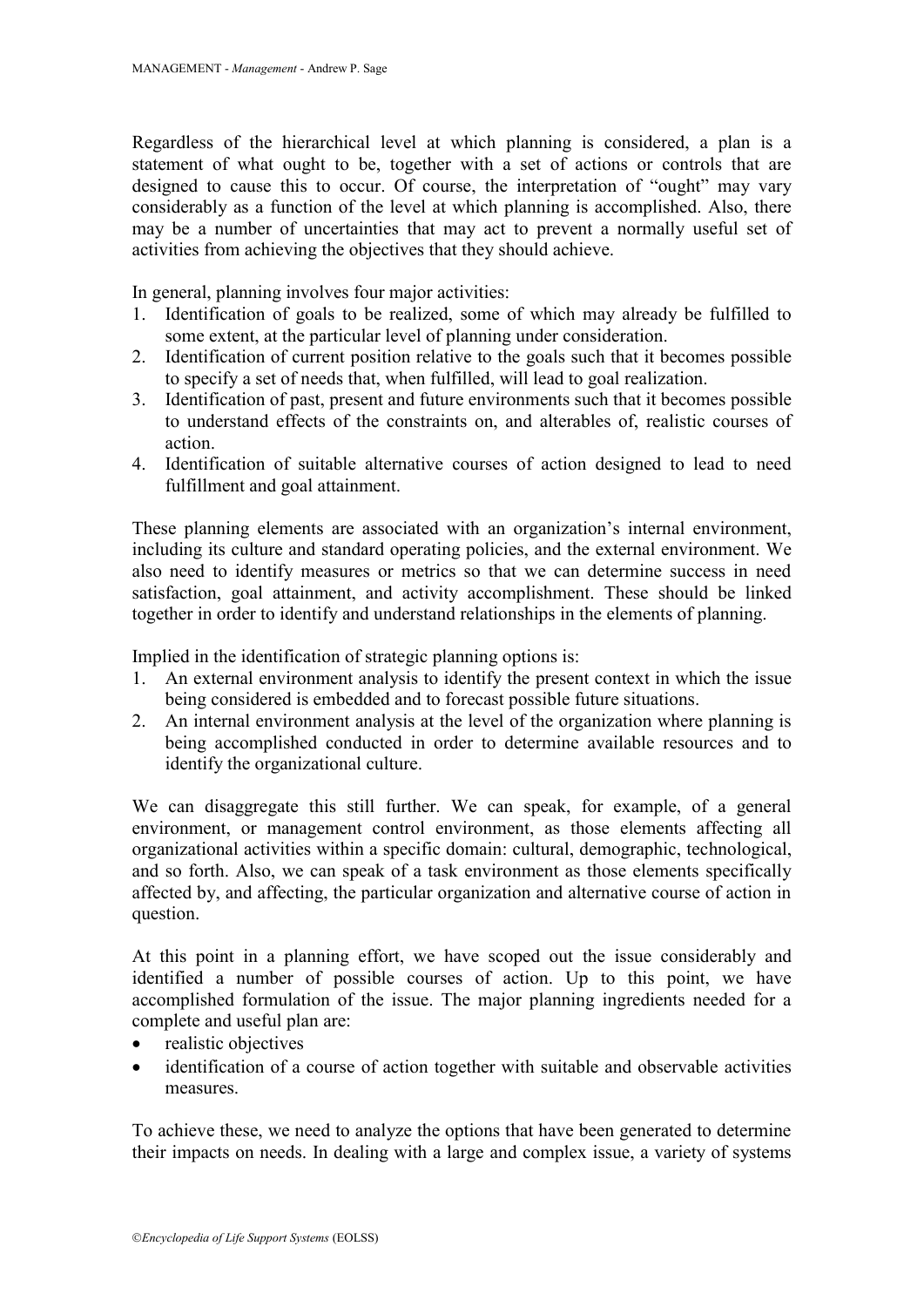analysis tools may need to be used. After this analysis, we need to obtain an interpretation, reflecting the value system of the clients. Management control efforts are carried out with respect both to programs that ultimately result in the delivery of operational systems, and to the operational and task-related activities of the systems engineering organization itself. The interpretation activities of management control will include evaluation of these impacts and selection of an alternative course of action, with respect either to program deliverables or to adaptation of operational efforts within the corporation to improve performance.

In any large and complex effort, it will be necessary to break a program down into several project plans. A successful project plan must identify and detail:

- what is to be done
- who will do it
- with what resources
- in what time period.

The course of action element, what is to be done, must meet the needs of the client and must possess sufficient quality and functionality. Sufficient is typically a very subjective term that depends on the client's needs, priorities, and available resources to meet these. There are many causes of management failures:

- 1. Difficulty of defining work in sufficient detail for the level of skills available.
- 2. Problems with organizing and building the project team.
- 3. Project staff is reassigned prior to project completion.
- 4. Failure of clients to review or understand requirements and specifications.
- 5. No firm agreement on program plan or project plans by management.
- 6. Insufficiently defined project team organization.
- 7. No adequate set of standards.
- 8. No operational level quality assurance or configuration management plans.
- 9. No clear role or responsibilities defined for project personnel.
- 10. Project perceived as not important to individuals or organization.
- 11. No risk management, or crisis management, provisions.
- 12. Inability to measure true project performance.
- 13. Poor communications between management and members of the organization.
- 14. Poor communications with customer, or client, or sponsor.
- 15. Difficulty in working across functional lines within the organization.
- 16. Improper relations between program and project performance and reward systems.
- 17. Poor program and project leadership.
- 18. Lack of attention to early warning signals and feedback.
- 19. Poor ability to manage conflict.
- 20. Difficulties in assessing costs, benefits, and risks.
- 21. Insensitivity to organizational cultures.
- 22. Insufficient formal program and project guidelines at the level of procedures.
- 23. Apathy or indifference by program or project teams or management.
- 24. Little involvement of project personnel during program planning.
- 25. Rushing into project initiation before adequate definition of key tasks.
- 26. Poor understanding of inter-organizational interfaces.
- 27. Poor understanding of intra-organizational interfaces.
- 28. Weak assistance and help from upper management.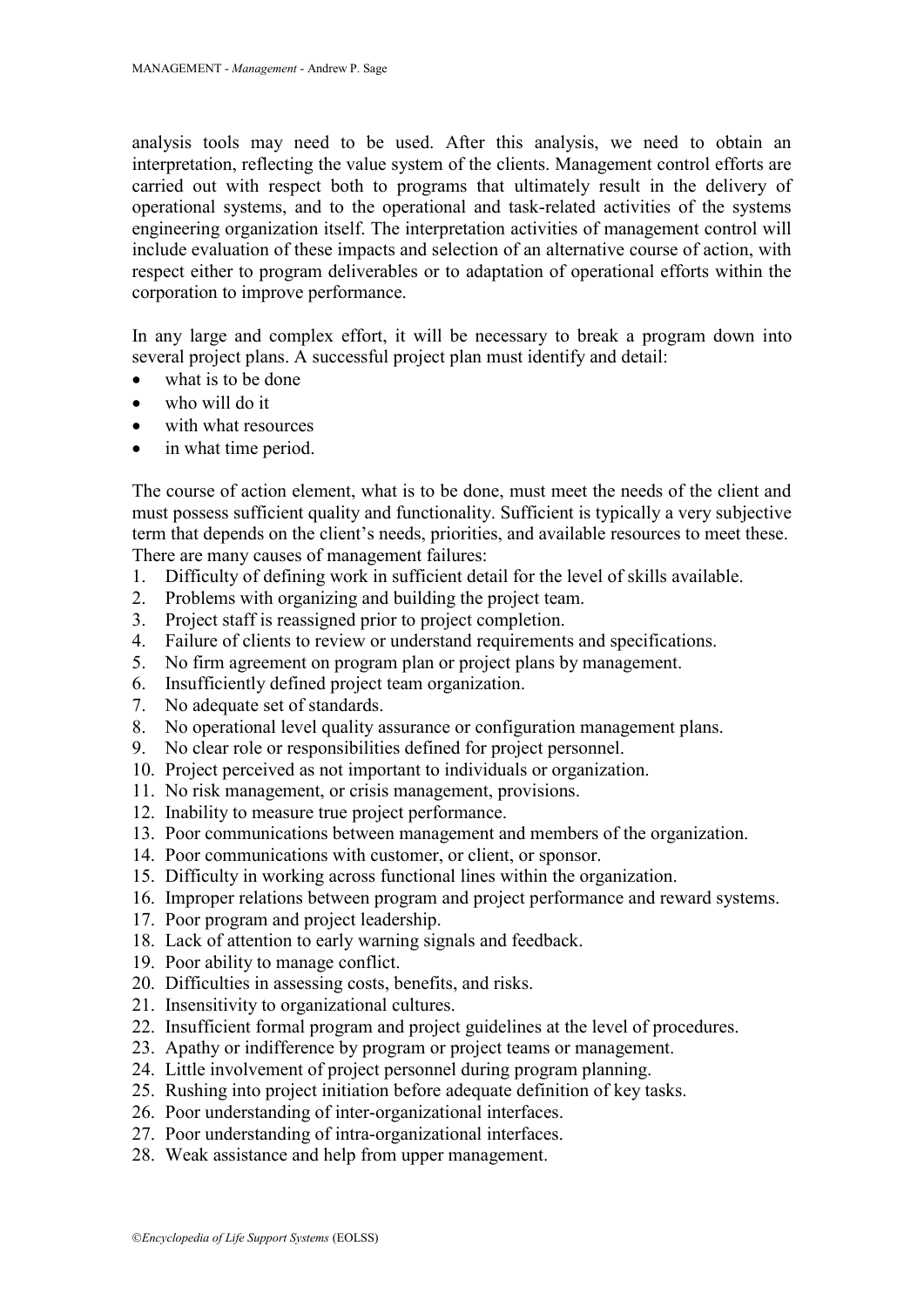- 29. Program and project leaders not involved with team.
- 30. Credibility problems with task leaders.
- 31. No mutual trust among team leaders.
- 32. Too much unresolved conflict.
- 33. Unrealistic schedules and budgets.
- 34. Power struggles at various levels in the organization.
- 35. Lack of appropriate attention to strategic quality assurance and quality management.
- 36. Too much reliance on established procedures, which turn out to be inappropriate for the task at hand.
- 37. Lack of appropriate attention to knowledge management efforts and the resulting failure to transfer data to information to knowledge.
- 38. Lack of concern for the human dimensions of organizational performance.
- 39. Implementation of reactive policies with little or no concern for interactive and proactive approaches to everything.
- 40. Concentration of attention on symptoms and their removal, and not upon institutional and value related issues.

Most of these will cause programs and projects to fail to finish their scheduled activities on time and within budget. Most of these failures are human failures and human systems integration failures. And this list is incomplete! It can easily be expanded.

There is often disagreement within various groups concerning which of these factors are most important, and which is likely to be responsible for the failure of programs and projects. For example, top-level managers will generally indicate that front-end planning, including identification of system level requirements, is very important. Program and project engineers will usually consider this to be less important. On the other hand, program and project engineers will likely perceive technical complexities of a program as very important and wish to devote significant effort to understanding these. Program management will often consider this relatively less important than such factors as identification of requirements and establishment of requirements specifications. Both groups will generally identify customer changes in specifications during program completion as being a major factor in time slippage and cost overruns. On the other hand, clients will not perceive their requirements as changing. They will perceive that these were very poorly identified initially, and perhaps poorly translated to specifications which were then implemented in an error prone manner. We believe that these differences in perceptions strongly support the use of prototyping techniques and the use of support systems for issue exploration and judgment, so as to enable full understanding of tasks to be undertaken as early as possible in the systems engineering lifecycle. Most importantly, they suggest the incorporation of risk management procedures throughout the lifecycle, and operational and strategic level quality assurance and management of both process and product.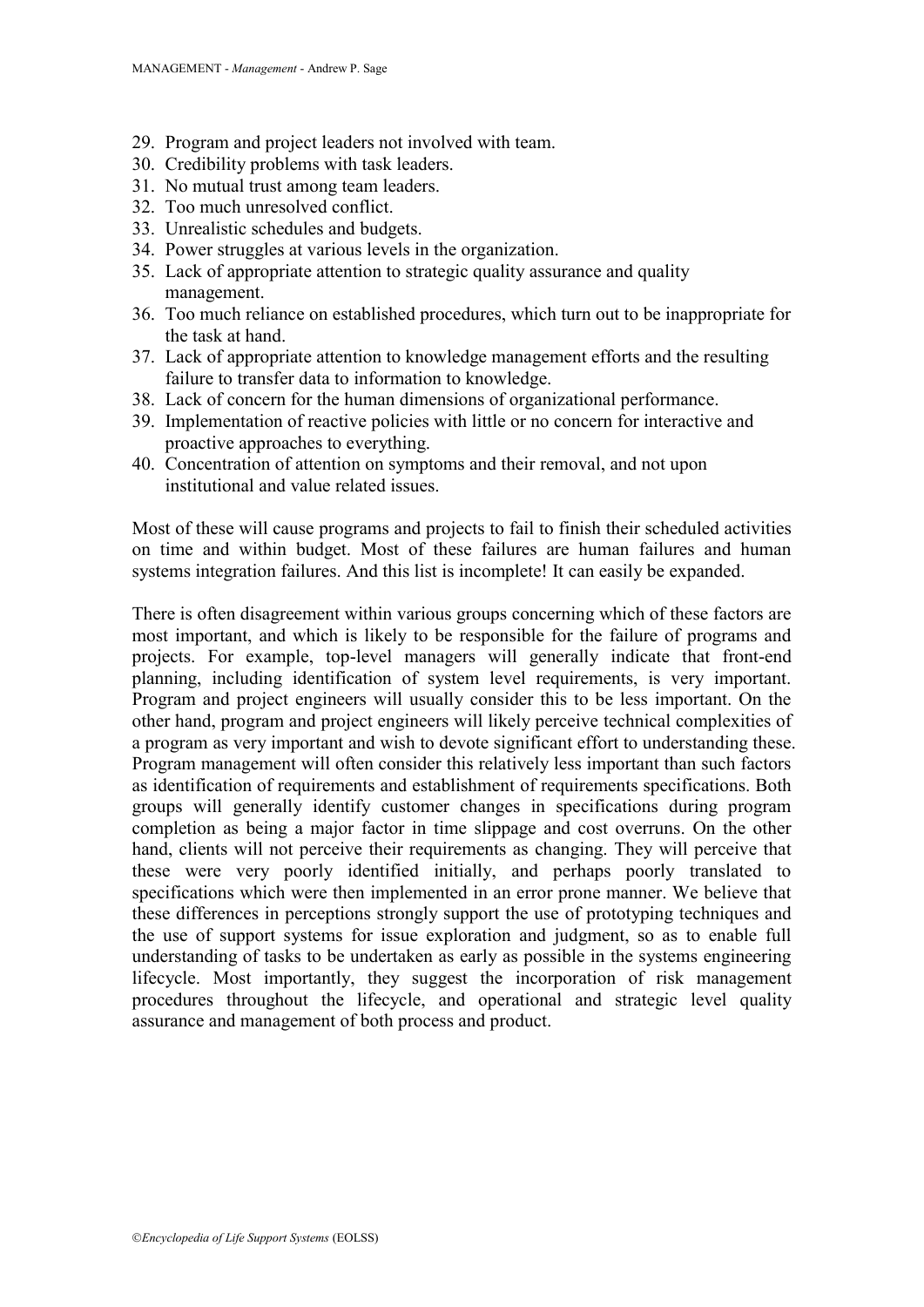#### TO ACCESS ALL THE **54 PAGES** OF THIS CHAPTER, Visi[t:](https://www.eolss.net/ebooklib/sc_cart.aspx?File=E6-30) <http://www.eolss.net/Eolss-sampleAllChapter.aspx>

#### **Bibliography**

Anderson, E. S. 1994. *Evolutionary Economics: Post-Schumpeterian Contributions.* New York, Pinter. [Excellent presentation of evolutionary economics for economic growth.]

Anderson, P.; Meyer, A.; Eizenhardt, K.; Carley, K.; Pettigrew, A. (eds.) 1999. Special Issue on the Applications of Complexity Theory to Organizational Science, *Organizational Science,* Vol.10, No. 3, pp. 215–379. [A journal special issue on the application of complex adaptive systems to organizations.]

Anthony, R. N. 1988. *The Management Control Function,* Boston, Mass., Harvard Business School Press. [A classic work on this subject.]

Argyris, C. 1982. *Reasoning, Learning and Action: Individual and Organizational.* San Francisco, Calif., Jossey-Bass. [An early and seminal work on individual and organizational learning.]

Argyris, C.; Schon, D. A. 1978. *Organizational Learning: A Theory of Action Perspective.* Addison Wesley, [An early and seminal work on organizational learning.]

––––. 1996. *Organizational Learning II: Theory, Method, and Practice.* Reading, Mass., Addison Wesley. [An extension of the earlier work on this subject.]

Arthur, W. B. 1994. I*ncreasing Returns and Path Dependence in the Economy.* Ann Arbor, Mich., University of Michigan Press. [An excellent work on path dependence and its effect on economics and consumer behavior.]

Axelrod, R. 1997. *The Complexity of Co-operation: Agent Based Models of Competition and Collaboration.* Princeton, N.J., Princeton University Press [A classic work on complex adaptive systems.]

Axelrod, R.; Cohen, M. D. 1999 *Harnessing Complexity: Organizational Implications of* a *Scientific Frontier.* New York, Free Press. [An exceptional work on complex adaptive systems in organizations.]

Brown, S. L.; Eizenhardt, K. M. 1998. *Competing on the Edge: Strategy as Structured Chaos.* Boston, Mass., Harvard Business School Press. [A very useful overview of complex adaptive systems and management.]

Clippinger, J. H. III (ed.), (1999). *The Biology of Business: Decoding the Natural Laws of Enterprise.* San Francisco, Calif., Jossey Bass. [A useful work on green management.]

Costanza, R. 1994. Three General Policies to Achieve Sustainability, In: A. Jansson, M. Hammer, C. Folke, and R. Costanza (eds.), *Investing in Natural Capital,* ch*.* 24, Washington, D.C., Island Press. [A very good discussion of principles to enhance sustainability.]

Cyert, R. M.; March, J. G. 1963. *A Behavioral Theory of the Firm,* Englewood Cliffs, N.J. Prentice Hall. [A seminal classic work on management and organizational psychology.]

Davenport, T. H.; Prusak, L. 1994. *Working Knowledge: How Organizations Manage What They Know.* Boston, Mass., Harvard Business School Press. [An excellent work on organizations and knowledge management.]

Desimone, L. D.; Popoff, F. 1997. *Eco-Efficiency: The Business Link to Sustainable Development.* Cambridge Mass., MIT Press. [A very useful presentation of the interaction between management and sustainable development.]

- -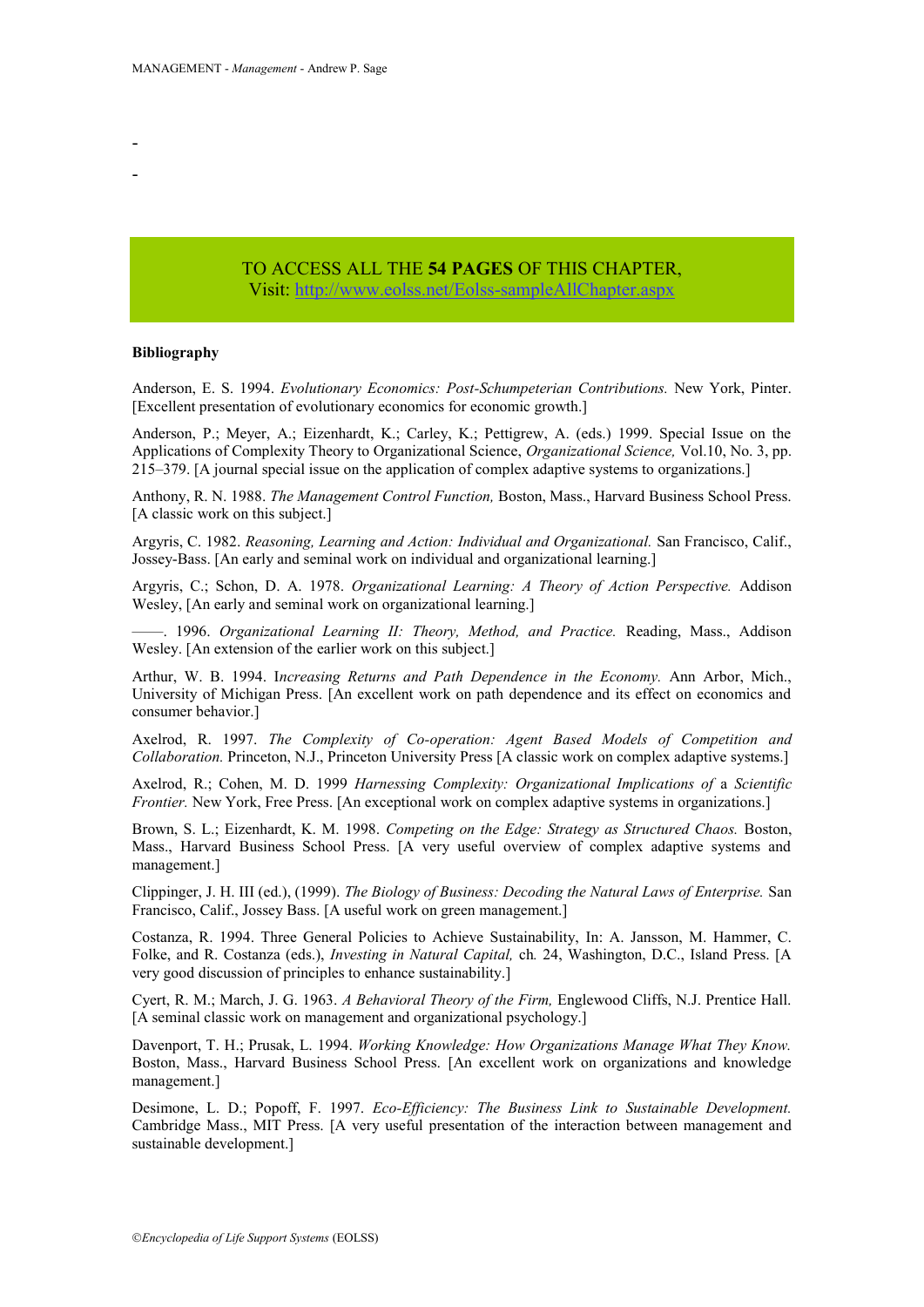Fiskel, J. 1998. *Design for Environment: Creating Eco-Efficient Products and Processes.* New York, McGraw Hill. [An excellent work on green management.]

Fosberg, K.; Mooz, H.; Cotterman, H. 2000. *Visualizing Project Management: A Model for Business and Technical Success.* 2nd edn. New York, John Wiley. [A very useful presentation of the principles and practices of program and project management.]

Garvin, D. A. 2000. *Learning in Action: A Guide to Putting the Learning Organization to Work.* Boston, Mass., Harvard Business School Press, [A management perspective on learning organizations.]

Ginsburg, H.; Opper, S. 1979. *Piaget's Theory of Intellectual Development.* Englewood Cliffs, N.J., Prentice Hall. [A seminal work concerning cognitive growth and an exposition of the growth model of Piaget.]

Graham, J. D.; Hartwell, J. K. (eds.), 1997. *The Greening of Industry: A Risk Management Approach.* Cambridge, Mass., Harvard University Press. [An excellent discussion of green management.]

Hammond, K. R. 1990. Intuitive and Analytical Cognition: Information Models. In: A. P. Sage (ed.), *Concise Encyclopedia of Information Processing in Systems and Organizations,* Oxford, UK*,* Pergamon. pp. 306–12. [A useful presentation of the spectrum of cognitive styles.]

Hart, S. L. 1997. Beyond Greening: Strategies for a Sustainable World, *Harvard Business Review,* Vol. 75, No.1, pp. 77–83. [A useful presentation of green management principles.]

Hart, S. L.; Milstein, M. B. 1999. Global Sustainability and the Creative Destruction of Industries. *Sloan Management Review,* Vol. 41, No. 1, pp. 23–35. [A useful presentation of green management principles.]

Janis, I. L. 1982. *Groupthink.* New York, Free Press. [Presents a thorough discussion, and case histories, of how organizations can reason in very flawed ways.]

Kahneman, D.; Tversky, A. (eds.) 2000. *Choice, Values, and Frames.* New York, Cambridge University Press. [Contains very useful presentations of heuristics and biases in individual and organizational reasoning.]

Kelly, S.; Allison, M. A. 1999. *The Complexity Advantage: How the Science of Complexity Can Help Your Business Achieve Peak Performance.* New York, McGraw Hill. [A useful overview of applications of complex adaptive systems to organizations and management.]

Mangusson, L.; Ottosson, J. (eds.) 1997. *Evolutionary Economics and Path Dependence,* Brookfield, Vt., Edward Elgar. [A valuable discussion of evolutionary economics and path dependence and their relationships.]

Mansell, R.; When, U. 1998. *Knowledge Societies: Information Technology for Sustainable Development.* Oxford, UK, Oxford University Press. [Useful discussions of the need for information technology and knowledge management in sustainable development.]

March, J. G. 1994. *A Primer on Decision Making: How Decisions Happen.* New York, Free Press. [An excellent discussion of many of the contributions of this author, and others, to management decisionmaking.]

March, J. G.; Simon, H. A. 1958. *Organizations.* New York, John Wiley. [A seminal work on the subject of organizations and their management.]

Meppem, T.; Gill, R. 1998. Planning for Sustainability as a Learning Concept. *Ecological Economics,*  Vol. 26, No. 2, pp. 121–37. [Useful discussion of leaning and sustainability interrelationships.]

Mintzberg, H. 1973. *The Nature of Managerial Work.* New York, Harper and Row. [A seminal work on the management activities.]

Mintzberg, H.; Ahlstrand, B.; Lampel, J. 1998. *Strategy Safari: A Guided Tour Through the Wilds of Strategic Management,* New York, Free Press. [An excellent work on various approaches to strategic planning and management.]

Nonaka, I.; Takeuchi, H. 1995. *The Knowledge-Creating Company: How Japanese Companies Create the Dynamics of Innovation.* New York, Oxford University. Press. [A seminal work on knowledge management.]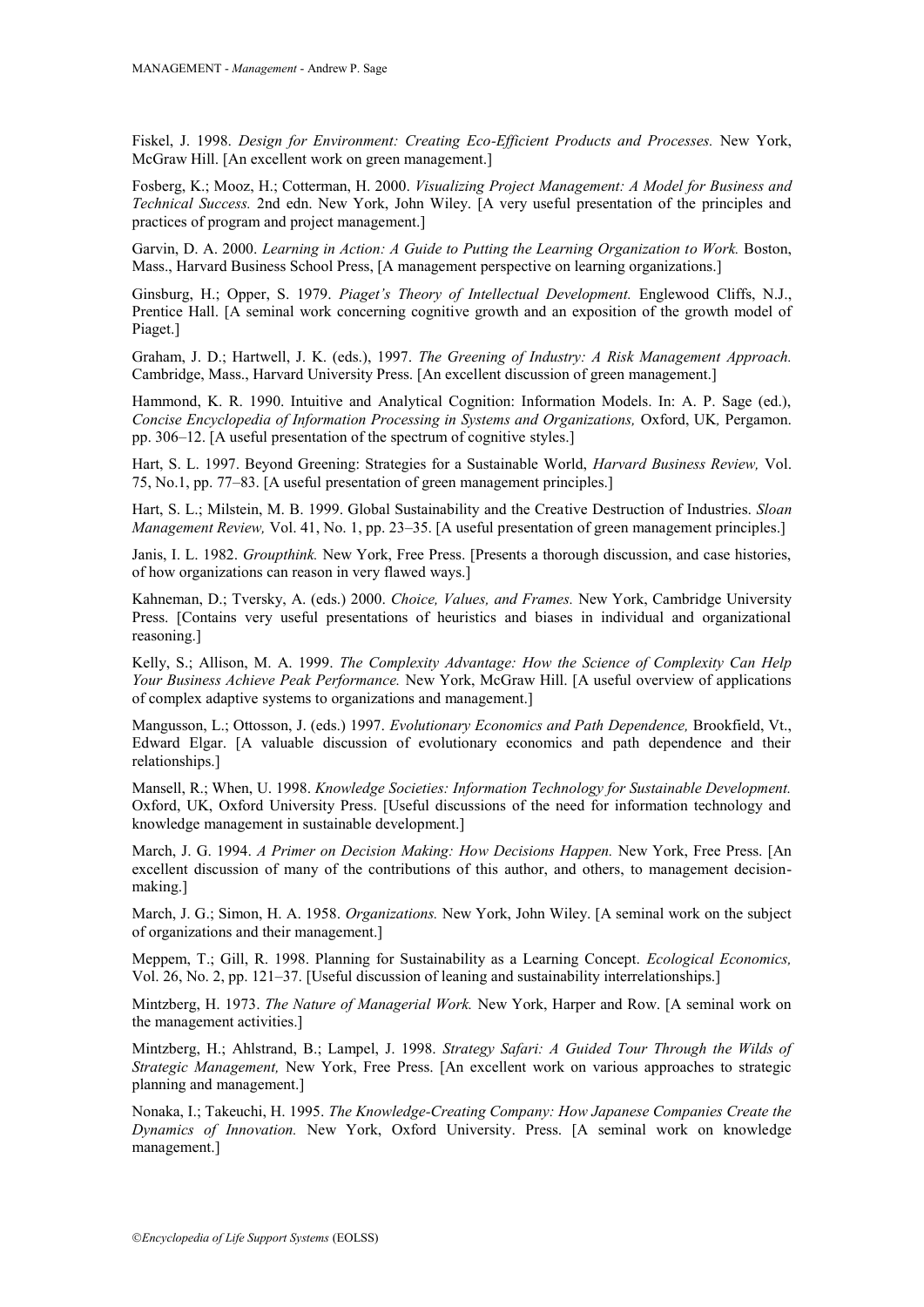Norman, D. A. 1988. *The Psychology of Everyday Things.* New York, Basic. [An excellent work on behavioral psychology, including slips and lapses and forms of human errors.]

Project Management Institute. 2000. *A Guide to the Project Management Institute Body of Knowledge.* Newtown Square, Pa., Project Management Institute. [An excellent work on program and project management principles.]

Rasmussen, J.; Pejtersen, A.; Goodstein, L. G. 1994. *Cognitive Systems: Engineering.* New York, John Wiley. [A useful work that describes the use of skills, rules, and formal knowledge for judgment and decision-making.]

Reason, J. 1990. *Human Error.* Cambridge, UK, Cambridge University Press. [An excellent work on human errors and their cause and correction.]

Reinhardt, F. L. 2000. *Down to Earth: Applying Business Principles to Environmental Management.* Boston, Mass., Harvard Business School Press. [An excellent work on green management.]

Richards, D. J. (ed.) 1997. *The Industrial Green Game: Implications for Environmental Design and Management.* Washington, D.C., National Academy Press. [An excellent work on green management.]

Rostow, W. W. 1990. *The Stages of Economic Growth: A Non-Communist Manifesto.* 3rd edn. New York, Cambridge University Press. [An early seminal work on economic growth in organizations and nations.]

Rouse, W. B. 1991. *Design for Success: A Human Centered Approach to Designing Successful Products and Systems.* New York, John Wiley. [An excellent work on design and management of the production process.]

––––. 2001. *Essential Challenges of Strategic Management.* New York, John Wiley. [An excellent introduction to the principles and practices of strategic management.]

Sage, A. P. (ed.) 1990. *Concise Encyclopedia of Information Processing in Systems and Organizations.* Oxford, UK, Pergamon Press. [A work that describes numerous issues that relate to information management and information processing in organizations.]

––––. 1995. *Systems Management for Information Technology and Software Engineering.* New York, John Wiley. [Contains chapters that describe the ages of strategy, quality management, and reengineering in organizations.]

Sage, A. P.; Armstrong, J. E. Jr. 2000. *An Introduction to Systems Engineering.* New York, John Wiley. [Contains a presentation of systems engineering and engineering management principles, and an introduction to management.]

Sage, A. P.; Rouse, W. B. (eds.) 1999. *Handbook of Systems Engineering and Management.* New York, John Wiley. [This work contains many chapters that relate to program and project management, and other management issues.]

Savage, C. M. 1998. *Fifth Generation Management: Co-Creating Through Virtual Enterprising, Dynamic Teaming, and Knowledge Networking,* San Francisco, Calif., Butterworth-Heinemann, [An excellent work on management in modern organizations.]

Schumpeter, J. A. 1934. *The Theory of Economic Development: An Inquiry into Profits, Capital, Credit, Interest, and the Business Cycle.* Cambridge, Mass., Harvard University Press. [An early seminal work on evolutionary economics.]

––––. 1939. *Business Cycles: A Theoretical, Historical and Statistical Analysis of the Capitalist Process.* New York, McGraw Hill. [An early seminal work on evolutionary economics.]

––––. 1942. *Capitalism, Socialism, and Democracy.* New York, Harper. [An early seminal work on evolutionary economics.]

Senge, P. M. 1990. *The Fifth Discipline: The Art and Practice of the Learning Organization.* New York, Doubleday. [Contains excellent discussions of the characteristics of learning organizations.]

Senge, P.; Kleiner, A.; Roberts, C.; Ross, R.; Roth, G.; Smith, B. 1999. *The Dance of Change: The Challenge to Sustaining Momentum in Learning Organizations, Currency.* New York, Doubleday. [Contains excellent discussions of the characteristics of learning organizations.]